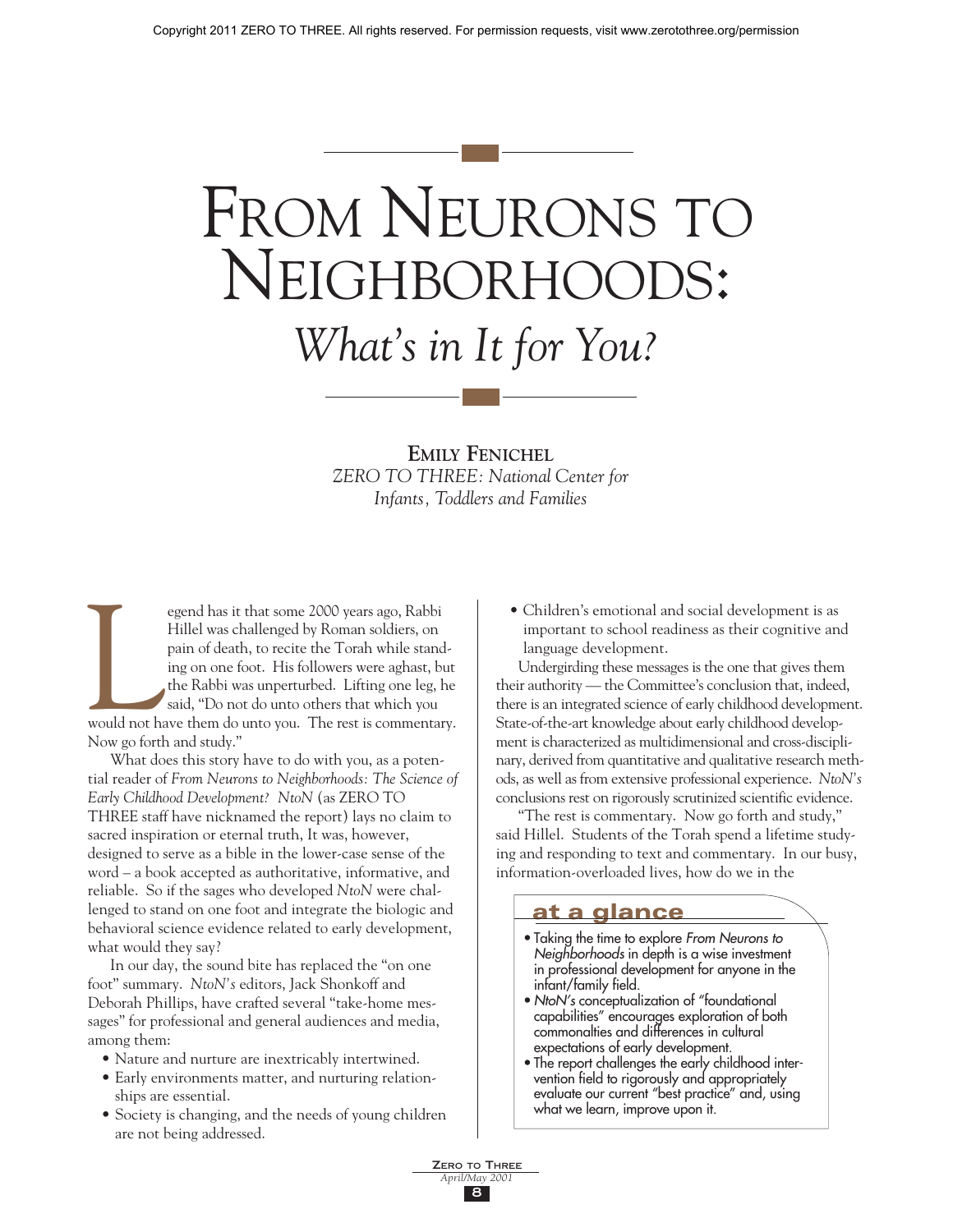

infant/family field respond to the gift of a 588-page, fourpound bible? Study groups would not be a bad idea, actually. But the photograph on the cover of *NtoN,* featuring an exuberant-looking man, woman, and baby at the seashore, suggests another strategy –would some foundation please send every practitioner, professor, and student concerned about very young children, their families, and their communities, in multidisciplinary groups, on a week's paid vacation with *NtoN* as beach reading? Time to read, reflect, and talk with each other about what our field really knows and how we can learn more would be a sound investment in professional development.

But in the real world, most of us will turn to the Executive Summary.

And this would be a pity. The Executive Summary of *NtoN* may be fine for executives. But if you have experience (and/or curiosity) as a teacher, student, or practitioner in the infant/family field, limiting your reading of *NtoN* to the

Executive Summary is like taking a half-hour tour of the National Gallery of Art. Skim the Executive Summary. But don't stop there.

The answer to the question, *"From Neurons to Neighborhoods –* what's in it for you?" is likely to be somewhat different for every reader. You need time to browse, read, and reflect (even if it's on the subway, not the beach). Many readers will first delve into *NtoN* driven by immediate need. You are looking for language for a briefing paper, ideas for a reading list, or references for a grant application. These can be found, in abundance, in the book – whether your chief interest is in neurons, neighborhoods, or areas in between and beyond. But I hope that once your immediate needs are satisfied, you will find time to further explore the abundance of *NtoN*.

My own copy of *NtoN* bristles with inch-long, tangerine-colored, flexible plastic tabs marking my favorite passages. In time, some of these markers may become unnecessary – like a well-loved cookbook, *Neurons to Neighborhoods* will fall open, at the slightest touch, to pages I consult regularly. But I expect that I'll continue to add new tabs, as I discover (or have brought to my attention) paragraphs and pages overlooked in earlier readings and skimmings of *NtoN*. For the moment, I'd like simply to introduce *Zero to Three* readers to half a dozen sections of *NtoN*.

These passages entranced me at first reading and keep reverberating through conversations with colleagues. Some of them are being quoted in professional journals and the general media. But this is an idiosyncratic selection, based on my own interests, needs, and curiosity. By sharing my personal favorite passages, I hope to entice you to wonder what you might find in this rich resource.

This sampling of passages from all parts of *NtoN* may encourage you to explore it and find your own favorite passages to mark and quote.1 I hope that you will use *Zero to Three's* Letters to the Editor column to let colleagues know of your discoveries.

<sup>&</sup>lt;sup>1</sup> All page and chapter numbers refer to National Research Council and Institute of Medicine (2000). *From Neurons to Neighborhoods: The Science of Early Childhood Development.* Committee on Integrating the Science of Early Childhood Development. Jack P. Shonkoff and Deborah A. Phillips, eds. Board on Children, Youth, and Families, Commission on Behavioral and Social Sciences and Education. Washington, DC: National Academy Press.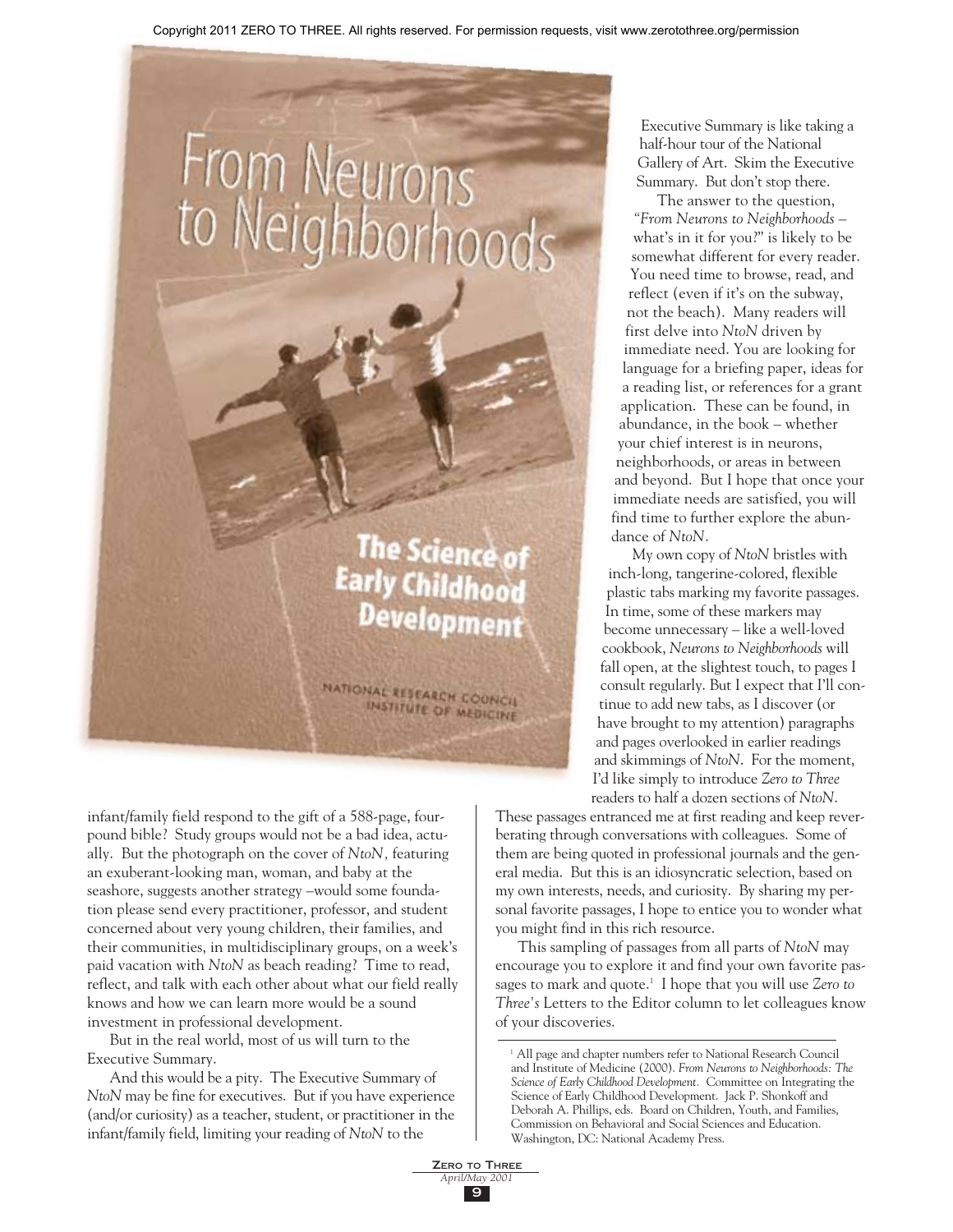**Established knowledge is determined by strict rules of evidence and rigorous peer review. It evolves continually over time. Reasonable hypotheses are educated guesses that are derived from, but extend beyond the boundaries of established knowledge.**

# **The Nature and Tasks of Early Development**

For many of us in the infant/family field, the notion of "developmental milestones" has become a millstone around our necks. The conventional charts and checklists reflect fragmented, rather than integrated knowledge; ignore individual differences among children; and are oblivious to varying cultural expectations of development in the early years. But all of us – parents, practitioners, researchers, and policymakers – grapple with the question of what constitutes healthy development in the first years of life – what it means to get off to a good start.

In addressing early development, the *NtoN* Committee saw its task as identifying and discussing "early developmental tasks that, if mastered, appear to get children started along adaptive pathways and, if seriously delayed or problem-

atic, can lead a child to falter" (p. 91). They chose to emphasize three domains among the many accomplishments that characterize the years from birth to age 5:

• **Negotiating the transition from external to self-regulation, including learning to regulate one's emotions, behaviors, and attention.** The capacity for selfregulation, ranging from sleeping and settling in the earliest weeks of life to the preschooler's emerging capacity to manage emotions, inhibit behavior, and focus attention on important

tasks, reflects young children's transition from helplessness to competence. Stated simply, early development entails the gradual transition from extreme dependence on others to manage the world for us to acquiring the competencies needed to manage the world for oneself (pp. 92, 121).

- **Acquiring the capabilities that undergird communication and learning.** This includes the early development of language, reasoning, and problem solving – the underlying capacities that make it possible for children to learn. The motivation and capacity of the newborn to act on and learn about the surrounding world and the people in it flourish during the early childhood years and ultimately transform the newborn into a 5-year-old who is usually well prepared to take on the formal school curriculum. Under typical circumstances, parents around the globe seem intuitively to talk to children in ways that work quite well in fostering language development and to provide children with the interactions and materials that promote early learning (pp. 92, 161-2).
- **Learning to relate well to other children and forming friendships.** This highlights the emerging capacity

to trust, to love and nurture, and to resolve conflict constructively. Learning to play nicely, make friends, and sustain friendships are not easy tasks, and children who do them well tend to have well-structured experiences with peer interactions starting in toddlerhood and preschool, and, in particular, opportunities to play with familiar and compatible peers. They are also more likely to have secure relationships with their parents who, in turn, believe they have an instrumental role to play in fostering their children's social relationships (p. 92, 180).

The Committee's strategy and choice of these three domains to emphasize seem inspired, for several reasons. First of all, these domains *integrate* knowledge from many disciplines and many ways of knowing. A list with three items may attract attention and encourage discussion simply because it is short. Had the Committee tried to devel-

> op some comprehensive list of expectable early achievements, the result, however inclusive, would have been mind-boggling. Second, the focus is on *development* – emergence, acquiring capabilities, and learning – rather than on developmental milestones. This emphasis on "foundational capabilities" (p. 5) encourages exploration of both commonalties and differences in cultural expectations of early development, and of the many pathways to competence. Finally, *NtoN's* articulation of the scientific evidence for the developmental importance of these

domains validates both a functional approach to developmental assessment of individual children and a focus on these domains in program design and evaluation. Attention to the three *NtoN* domains is a powerful way of linking "developmental science" to "intervention science."

# **Core Concepts**

In 1990, ZERO TO THREE published *Preparing Practitioners To Work With Infants, Toddlers and Their Families* (Fenichel & Eggbeer, 1990). This was the report of a 10 member interdisciplinary parent/professional work group whose charge was to identify the specialized knowledge and skills needed by all practitioners who work with children 0-3 and their parents. In addition to opportunities for direct observation, reflective supervision, and collegial support, we recommended that the training of all practitioners planning to work with very young children and their families include a set of core concepts that have "emerged as powerful integrators of information across fields of inquiry and as general guides for practice useful to many disciplines" (p. 13).

Building on the thinking of Sally Provence and Audrey Naylor, we grouped the concepts into seven areas. Ten years later, *NtoN* identifies 10 core concepts that frame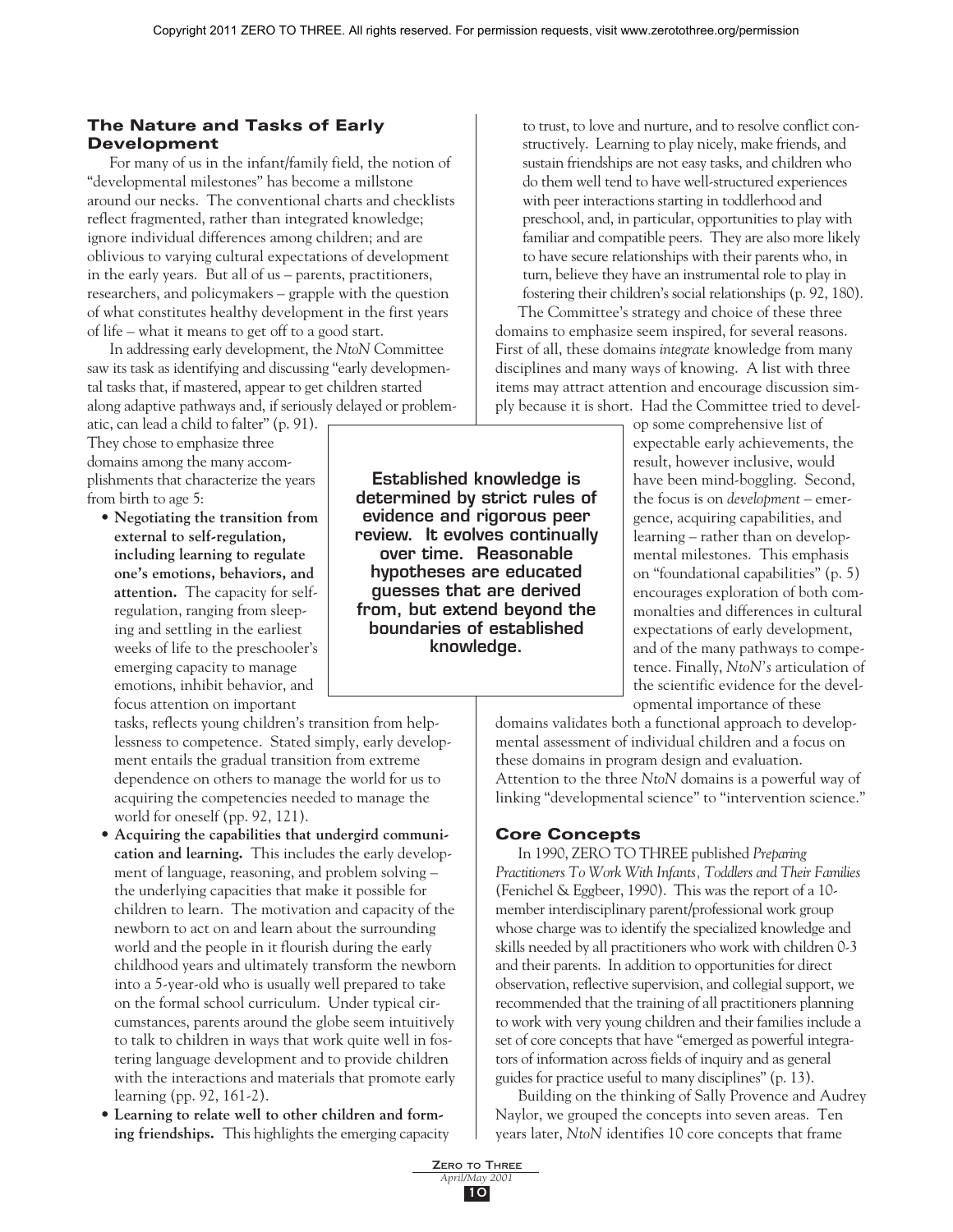our understanding of the nature of human development during the earliest years of life:

- 1. Human development is shaped by a dynamic and continuous interaction between biology and experience.
- 2. Culture influences every aspect of human development and is reflected in childrearing beliefs and practices designed to promote healthy development.
- 3. The growth of self-regulation is a cornerstone of early childhood development that cuts across all domains of behavior.
- 4. Children are active participants in their own development, reflecting the intrinsic human drive to explore and master one's environment.
- 5. Human relationships, and the effects of relationships on relationships, are the building blocks of healthy development.
- 6. The broad range of individual differences among young children often makes it difficult to distinguish normal variations and maturational delays from transient disorders and persistent impairments.
- 7. The development of children unfolds along individual pathways whose trajectories are characterized by continuities and discontinuities, as well as by a series of significant transitions.
- 8. Human development is shaped by the ongoing interplay among sources of vulnerability and sources of resilience.
- 9. The timing of early experiences can matter, but, more often than not, the developing child remains vulnerable to risks and open to protective influences throughout the early years of life and into adulthood.
- 10.The course of development can be altered in early childhood by effective interventions that change the balance between risk and protection, thereby shifting the odds in favor of adaptive outcomes (pp. 23-32).

*NtoN* introduces these concepts in a succinct 10 pages. The section includes more than 40 citations published between 1925 and 2000, by a list of pioneering and contemporary researchers from Gesell to Garcia Coll, and Ainsworth to Zax. Subsequent chapters take up each concept in more detail. (The complete *NtoN* list of references, by the way, is 118 pages long.) What better foundation for a syllabus for an interdisciplinary course on early childhood development?

Clearly, each concept on the list and the list as a whole warrant study. I am reminded, however, that as we began disseminating the principles of *Preparing Practitioners* and incorporating them into *ZERO TO THREE's* own training activities, we emphasized that "concepts help to organize what is known about infants and families and to suggest *what is yet to be discovered or understood"* (p. 13, emphasis added). "A concept," we found ourselves saying over and over again, "is not a fact." "But our students *want* facts," replied many of our colleagues. In my view, one of *NtoN's* most valuable gifts to our field – and to the nation – is its

discussion of "how we know" as well as "what we know," and the limitations of our current knowledge base.

Defining the boundaries of science in early childhood development. . . can be facilitated for policy makers, practitioners and parents by differentiating among established knowledge, reasonable hypotheses, and unwarranted assertions (Shonkoff, 2000). **Established knowledge** is determined by strict rules of evidence and rigorous peer review. It evolves continually over time. **Reasonable hypotheses** are educated guesses that are derived from, but extend beyond the boundaries of established knowledge. Although they may be confirmed or disproved by subsequent investigation, they make up a large proportion of the knowledge base that guides responsible policy, service delivery, and parenting practices at any given point in time. . .

Understanding of child development is based on multiple sources of knowledge that include theoretical models, empirical research, program evaluation, and professional experience. . .

The discussion (of ten core concepts). . .reflects the prevailing views of researchers, theorists, and clinicians who study young children. This multi-dimensional knowledge base has grown exponentially over the past 25 years, fueled by an explosion of scholarly work across a wide variety of disciplines. Its richness lies in the extent to which diverse perspectives have converged on a set of core concepts. Its limitations rest on the extent to which the science is based largely on studies of typical development in white, middle-class samples and developmental vulnerability in samples that do not disentangle race, ethnicity, or socioeconomic status (pp. 22-23).

The challenge for the infant/family field, this statement suggests, is not only to study and translate into practice what is now known about early childhood development, but also to expand our inquiry to reflect the enormous diversity of children, families, communities, and life circumstances in this country.

# **The Context for Early Development**

"Early interventions are premised on a belief in the power of environmental influences on early development" (p. 219). This is the opening statement of the five chapters of *NtoN* that discuss contextual influences on development –nurturing relationships, family resources, child care experiences, neighborhood and community, and interventions designed to promote healthy development. Readers of *Zero to Three* will have no difficulty finding "what's in it for them" in *NtoN's* discussions of the impacts of parenting, poverty, child care, and community on early development. Rather than attempting to summarize these chapters, I have simply chosen some brief excerpts to encourage exploration of them. One of the pleasures of spending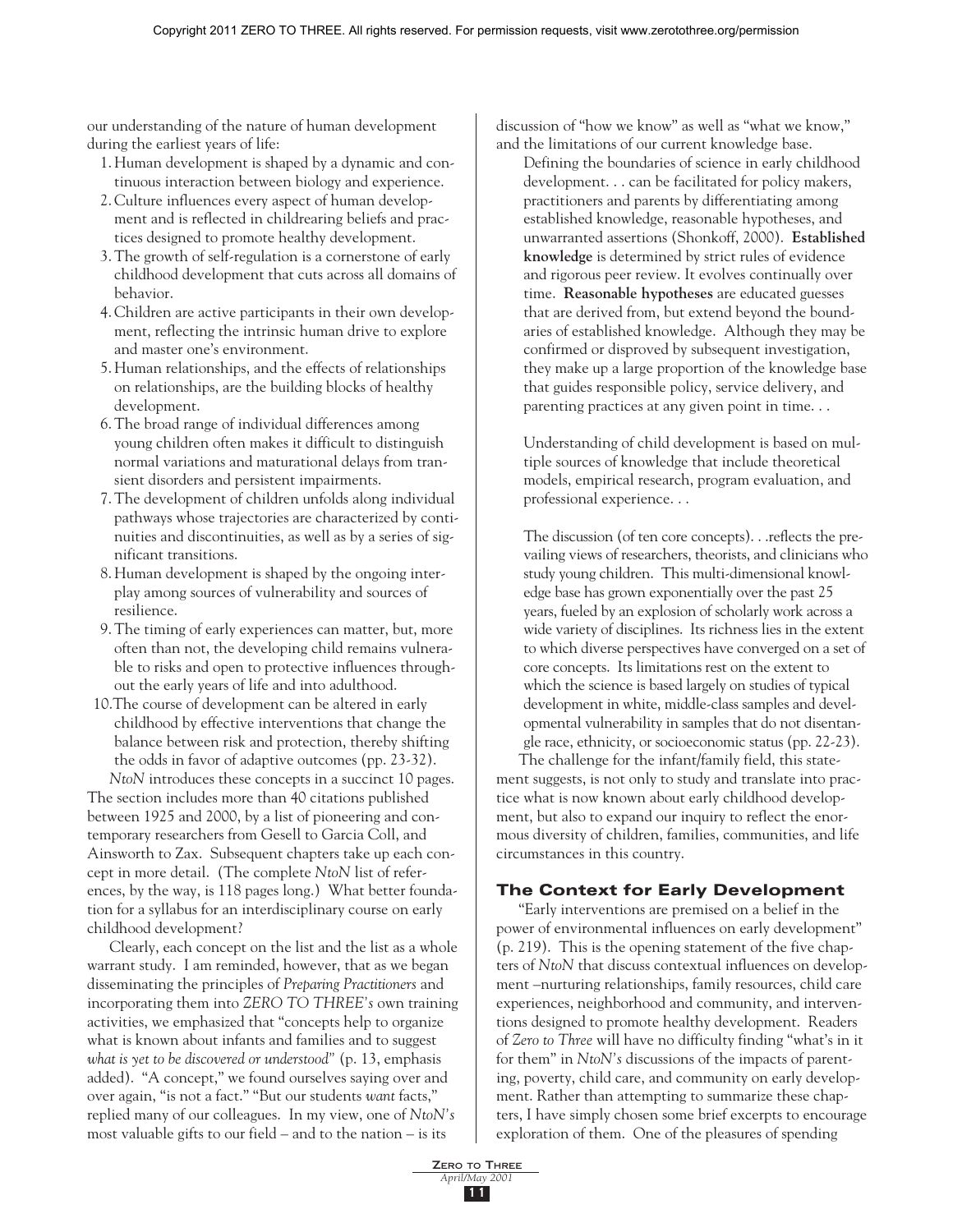time with *NtoN* is the chance to discover clear, quotable sentences that elegantly summarize a body of research. For example:

**Nurturing Relationships** (Chapter 9):

- A vast store of research…has confirmed that what young children learn, how they react to the events and people around them, and what they expect from themselves and others are deeply affected by their relationships with parents, the behavior of parents, and the environment of the homes in which they live (p. 226).
- An appreciation of the broad range of circumstances in which parents rear young children brings with it tremendous admiration for those who do it well (p. 249).

**Family Resources** (Chapter 10):

- One of the most consistent associations in developmental science is between economic hardship and compromised child development (p. 275).
- The toll that low socioeconomic status takes on parents' mental health appears to have important effects on child well being. This implies a pressing need to integrate economic and mental health policy at numerous levels, ranging from federal decision making to the implementation and evaluation of both economic interventions, such as welfare reform, and early interventions for children and families in local communities (p. 292).

**Growing Up in Child Care** (Chapter 11):

- Early and extensive enrollment in child care has become the norm in U.S. society (p. 297).
- It is the quality of care and, in particular, the quality of the daily transactions between child care providers and the children for whom they are responsible, that carry the weight of the influence of child care on children's development (p. 310).
- The positive relation between child care quality and virtually every facet of children's development that has been studied is one of the most consistent findings of developmental science (p. 313).

**Neighborhood and Community** (Chapter 12):

- The combination of family poverty and neighborhood poverty poses double risk to a substantial minority of black children and, to a lesser extent, to Hispanic children, who are much more likely than white children to grow up in these circumstances (pp. 335-6).
- For children residing outside the nation's inner cities, neighborhood conditions appear to be far less consequential for children's development than conditions within the family. Population-based studies are consis-



PHOTO: MARIANNE LEVIN

tent in showing much more variation in achievement, behavior, and parenting *within* rather than *across* neighborhoods (p. 336).

# **Promoting Healthy Development Through Intervention: Theories of Change**

The central professional concerns of the infant/family practitioners, program developers, and intervention researchers are addressed most directly in Chapter 13 of *NtoN*, "Promoting Healthy Development Through Intervention." Characteristically, the chapter's opening paragraph manages to offer a worldview in four sentences:

The care and protection of young children are shared responsibilities. At their most intimate level, they require the investment and attention of a limited number of adults. In their broadest context, they depend on an environment that supports the childrearing function of families. In the final analysis, healthy child development is dependent on a combination of individual responsibility, informal social supports, and formalized structures that evolve within a society (p. 337).

A brief discussion of the diversity among early childhood interventions found in the United States is followed by one of the most remarkable pages in *NtoN* – an eight item, 417-word "shared theory of change" for the field of early intervention. Drawing on the work of Carol Weiss, the Committee observes that all successful interventions are guided by a theoretical model that specifies the rela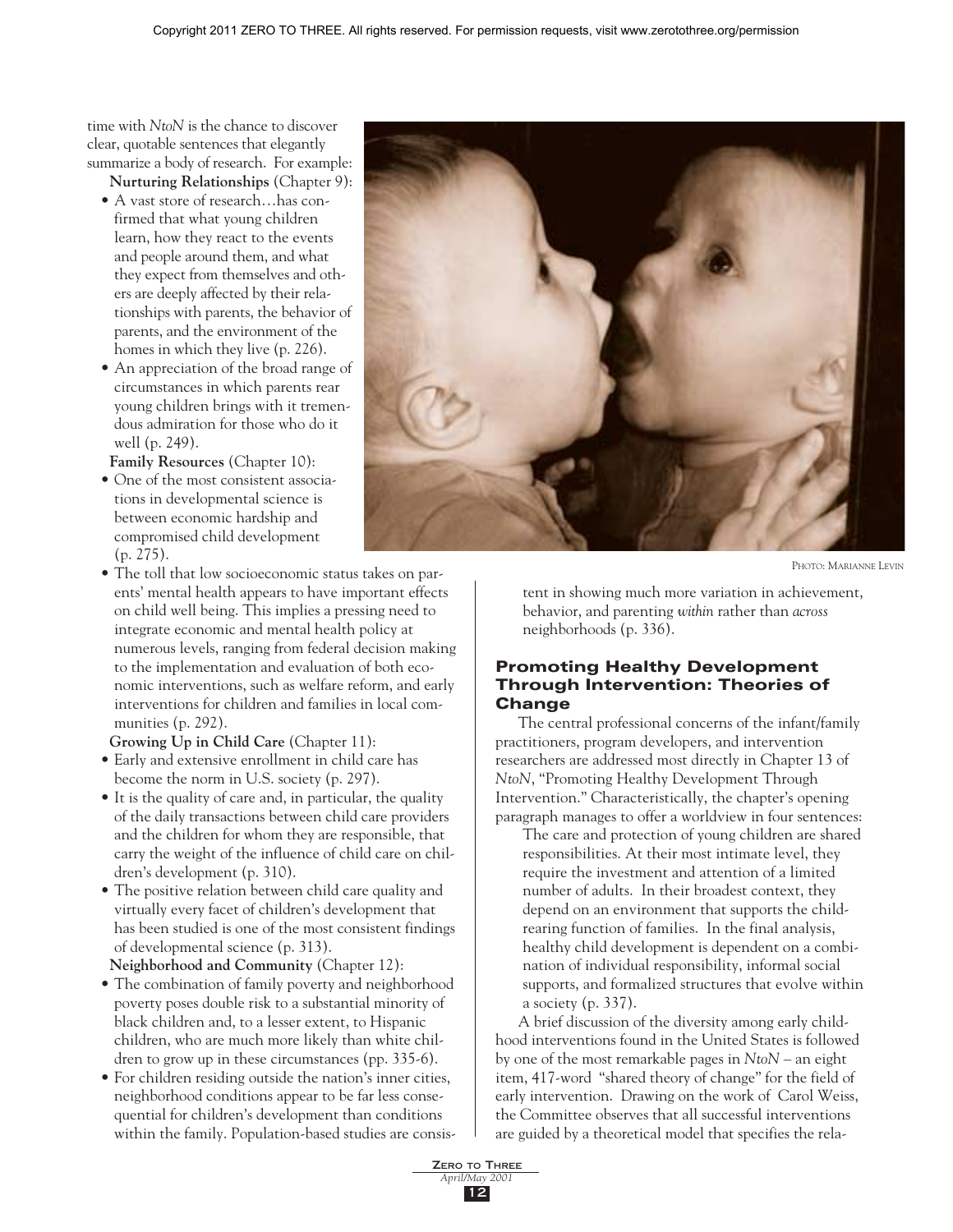tion between their stated goals and the strategies employed to achieve them. The Committee then states:

After more than a quarter century of remarkable growth and continuing maturation, the basic sciences of child development and neurobiology have con-

verged with the learned experiences of a broad array of intervention policies and programs to generate sufficient knowledge to build an intellectually rigorous, common theory of change for the field (p. 340).

*NtoN's* theory of change is not easy reading. But it could not have been an easy task to find 417 words that integrate the 10 *NtoN* core concepts, the information in the report, and "decades of creative theoretical formulations about the process of human development" (p. 340) by such individual thinkers, collabora-

tors, and groups as Belsky, Bronfenbrenner, Dunst, Guralnick, Lerner, Ramey, Cicchetti and Cohen, Garmezy and Rutter, Sameroff and Chandler, Werner and Smith, and the MacArthur Network on Psychopathology and Development. Here are the central features of *NtoN's* shared theory of change:

- All strategies of intervention, regardless of the target group or the desired outcomes, can be derived from normative theories of child development. That is to say, the general principles of development apply to all children, independent of their biological variability or the range of environments in which they live.
- All domains of development unfold under the interactive influences of genetic predisposition and individual experience. The trajectories of experience-expectant skills (e.g., motor development) are relatively less susceptible to intervention effects and those of experience-dependent skills (e.g., literacy) are affected more significantly, but no area of human competence is completely predetermined by intrinsic factors.
- Young children's relationships with their primary caregivers have a major impact on their cognitive, linguistic, emotional, social, and moral development. These relationships are most growth promoting when they are warm, nurturing, individualized, responsive in a contingent and reciprocal manner, and characterized by a high level of "goodness of fit."
- A young child's environment is both physical and social. Its impact on development is mediated through the nature and quality of the experiences that it offers and the daily transactions that transpire among people inside and outside the home.
- The ability of caregivers to attend to the individualized needs of young children is influenced by both

**One of the most consistent associations in developmental science is between economic hardship and compromised development.**

their internal resources (e.g., emotional health, social competence, intelligence, educational attainment, personal family history) and the external circumstances of their lives (e.g., family environment, social networks, employment status, economic secu-

> rity, experience with discrimination). The cumulative burden of multiple risk factors and sources of stress compromises the capacity of a caregiver to promote sound health and development. The buffering function of protective factors and sources of support enhances it.

• Early intervention programs are designed to affect children directly (through the provision of structured experiences) and indirectly (through their impact on the caregiving environment).

Child-focused interventions involve developmentally guided educational opportunities or specifically prescribed therapies or both. Caregiver-focused interventions include varying combinations of information, instruction, emotional support, and assistance in securing needed resources and related services.

- The determination of appropriate child and family outcomes, and their assessment, require an appreciation of the importance of individual differences among children, an understanding of the extent to which the caregiving environment is changeable, and a realistic appraisal of the match between the resources of the service program and the goals of the intervention.
- The success of an intervention is determined by the soundness of the strategy, its acceptability to the intended recipients, and the quality of it implementation. Applying this shared theory of change to the analysis

and strengthening of early childhood intervention policies and programs in this country is a major part of "translating what we know into what we do" to support the healthy development of young children and families. Michael Guralnick (this issue) offers a comprehensive approach to enhancing the connections between developmental science and intervention science in community-based intervention programs. An "intellectually rigorous common theory of change" should guide us in strengthening the connection between goals and strategies in our individual work with young children and families as well.

# **Promoting Healthy Development Through Intervention: The Effectiveness of Intervention**

There are two passages from *NtoN* that I marked as very important, but hardly ranked among my "favorites"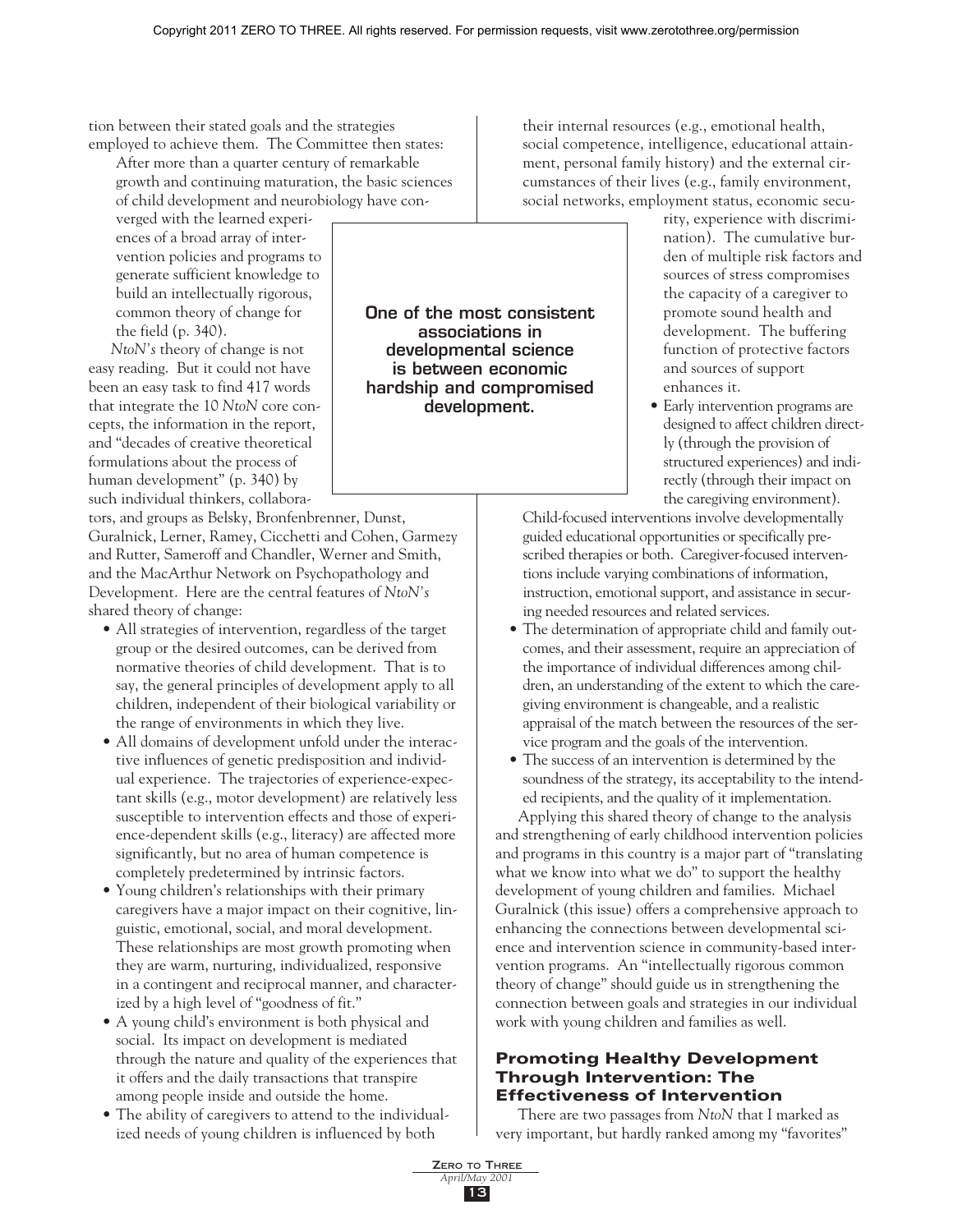when I first encountered them. Consider first this cautious statement from the chapter on promoting healthy development through intervention:

In the final analysis, there is considerable evidence to support the notion that model programs that deliver carefully designed interventions with well-defined goals can affect both parenting behavior and the developmental trajectories of children whose life course is threatened by socioeconomic disadvantage, family disruption, or diagnosed disability (p. 379).

The restatement of this point in the list of "scientific conclusions" highlighted for public education is even more restrained:

The early detection of problems and the prompt provision of an appropriate intervention can improve developmental outcomes (i.e., shift the odds) for both children living in high-risk environments and children with biologically based disabilities. However, not all interventions are effective, when they do work

they are rarely panaceas, and (unlike immunizations followed by an occasional booster) they do not confer a lifetime of protection (p. 413).

"Faint praise! Thin gruel!" I thought at first reading. Infant/family practitioners want to make a real difference – not just "shift the odds." And how many of us work in "model programs"? Are the rest of us wasting our time?

On reflection, I realized that these terse judgments on the effectiveness of early childhood intervention, based as they are on *NtoN*'s rigorous standards of scientific evidence, reminded me of the pitiless

verdicts of the scale at the doctor's office. We can find ways to deny or discount the scale's reading, but false selfreassurance is not likely to be good for our health. As Jack Shonkoff suggests (this issue), what is surely more useful than "we're sure we're right" advocacy for an intervention approach is to step back and question what we are doing.

As a beginning, consider the features of intervention that the Committee has identified as essential to effectiveness. *NtoN* recommends paying much closer attention to these features in program design, implementation, and evaluation:

• **Individualization of service delivery:** Extensive research from a variety of service system perspectives converges on the principle that effective intervention demands an individualized approach that matches well-defined goals to the specific needs and resources of the children and families who are served. Thus,

**In many if not most programs serving young children and families, the ultimate impact of any intervention is dependent on both staff expertise and the quality and continuity of the personal relationship established between the service provider and the family that is being served.**

there is scant support for a one-size-fits-all model of early childhood intervention (p. 360).

- **Quality of program implementation:** The quality of the intervention that is actually delivered and received by target children and families is of fundamental importance. . . The premature assessment of an intervention impact before one is confident that it can be faithfully implemented is likely to be both a waste of money and a demoralizing influence on those who are trying to develop promising new programs (p. 362).
- **Timing, intensity, and duration of intervention:** The Committee notes that the research literature on service intensity (usually defined as the amount of professional time spent with families or children), duration, and age of initiation is perhaps the most complex and inconclusive aspect of the early childhood intervention knowledge base. In addition, questions about intensity and duration must always be considered in the context of assessing the ratio of costs to

benefits, but the data needed to assess this issue are quite limited (p. 363-4).

- **Provider knowledge, skills, and relationship with the family:** In many if not most programs serving young children and families, the ultimate impact of any intervention is dependent on both staff expertise and the quality and continuity of the personal relationship established between the service provider and the family that is being served (p. 365).
- **Family-centered, communitybased, coordinated orientation:** Although the empirical evi-

dence for these concepts is thin, the theoretical and experiential support is strong. . . (There is a) critical need for more descriptive, exploratory investigations in this area, including both qualitative and quantitative research (pp. 366-7).

Not surprisingly, these are the elements of early childhood intervention to which ZERO TO THREE as an organization and the growing infant/family field as a whole are devoting our most concentrated attention. Evidence from classic longitudinal studies and decades of professional experience with infants, toddlers and families remind us repeatedly of the uniqueness of every child and family, the importance of continuity of care by competent providers, and that "how you are is as important as what you do." *NtoN's* Chapter 4, "Making Causal Connections" and Appendix B, "Defining and Estimating Causal Effects," provide conceptual tools and guidance for both basic and applied research – developmental science and intervention